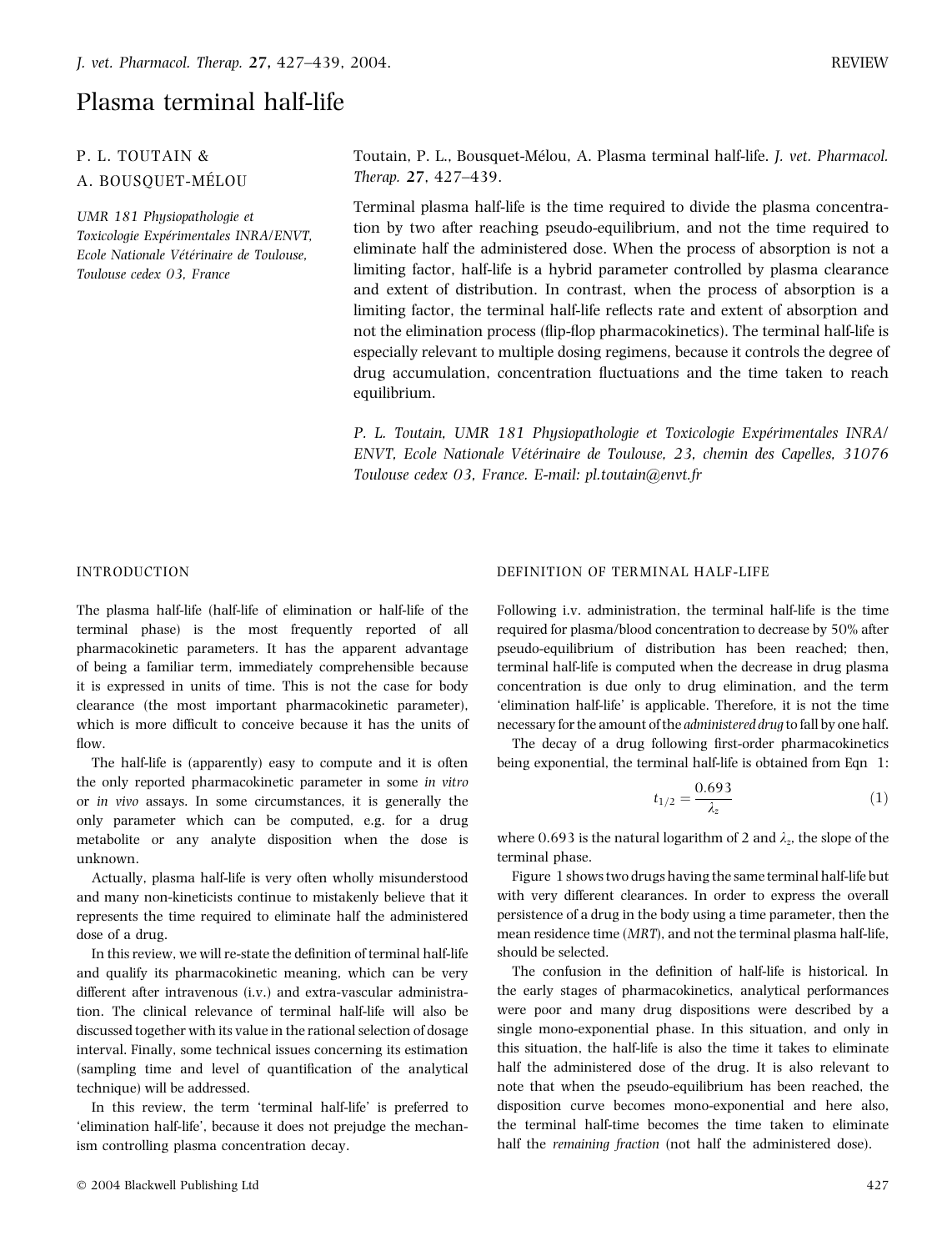

Fig. 1. Terminal half-life is the time required for the plasma concentration to fall by 50% during the terminal phase, and not the time required to eliminate half the administered dose. The figure shows two drugs (A and B) having exactly the same terminal half-life (6.93 h) (see top figure semilogarithmic plot), but for which the time required to eliminate half the administered dose is very different (6 h for drug B and 2 h for drug A) (see bottom figure arithmetic plot). This difference is due to the fact that drug B has a lower clearance than drug A (0.182 mL/kg/h vs. 0.526 mL/kg/h), and a lower  $V_{area}$  (1.82 mL/kg vs. 5.26 mL/kg). It is only when the pseudoequilibrium state has been reached (e.g. 12 h after drug administration), that the time required to eliminate half the remaining amount of drug in the body becomes equal to the terminal half-life.

#### PHARMACOKINETIC MEANING OF HALF-LIFE

It is sometimes difficult for a non-pharmacokineticist to understand the difference between information conveyed by plasma clearance and terminal half-life. Table 1 gives an example of antibiotics having the same clearance in dog but

very different terminal half-lives. The plasma clearance expresses only the ability of the body to eliminate the drug (see Toutain & Bousquet-Mélou, 2004a). In contrast, terminal halflife expresses the overall rate of the actual drug elimination process during the terminal phase; this overall rate of elimination depends not only on drug clearance but also on the extent of drug distribution.

Figure 2 provides a pictorial representation of the influence of clearance and distribution on terminal half-life. More formally. Eqn 2 expresses the dependency of the terminal half-life on the volume of distribution and clearance:

$$
t_{1/2} = \frac{0.632 \times \text{Volume of distribution}}{\text{Plasma clearance}} \tag{2}
$$

Equation 2 indicates that a long terminal half-life can be associated to a large volume of distribution  $(V_d)$  or/and attributable to a small plasma clearance. During the terminal phase, the drug will be eliminated only if it is presented to the clearing organs, regardless of the capacity level of these clearing organs to eliminate the drug. In mammals, the two most important clearing organs are the liver and kidney. In the framework of compartmental models, both are located in the central compartment and if the drug is present mainly in a peripheral compartment, the efficiency of the overall clearance process of drug elimination will be low and terminal half-life will be long.

### HOW TO USE TERMINAL SLOPE TO EXPRESS THE EFFICIENCY OF DRUG ELIMINATION

A simple way to express the efficiency of drug elimination is to consider the numerical value of the slope  $(\lambda_z)$  of the terminal phase. For instance, the terminal half-life of phenylbutazone in cattle following i.v. administration is about 48 h, which corresponds to a terminal slope of 0.0144/h (Toutain et al., 1980), a figure not easy to conceptualize. However, if this rate constant is multiplied by 100, it will mean that during the terminal phase of elimination, about 1.44% of the residual

Table 1. Terminal half-life vs. plasma clearance for different antibiotics in the dog

| Parameters                      | Benzyl<br>penicillin | Gentamicin | Oxytetracycline | Tylosin |
|---------------------------------|----------------------|------------|-----------------|---------|
| Plasma clearance<br>(mL/kg/min) | 3.5                  | 3.1        | 4.0             | 22      |
| Terminal<br>half-life (min)     | 30                   | 75         | 360             | 54      |

Note that for three antibiotics (penicillin, gentamicin and oxytetracycline) the plasma clearances are very similar but the terminal half-lives are very different, indicating that terminal half-life and plasma clearance do not convey the same information. The terminal half-life is also influenced by the extent of drug distribution, so that, for almost the same plasma clearance, oxytetracycline having the largest volume of distribution also has the longest half-life.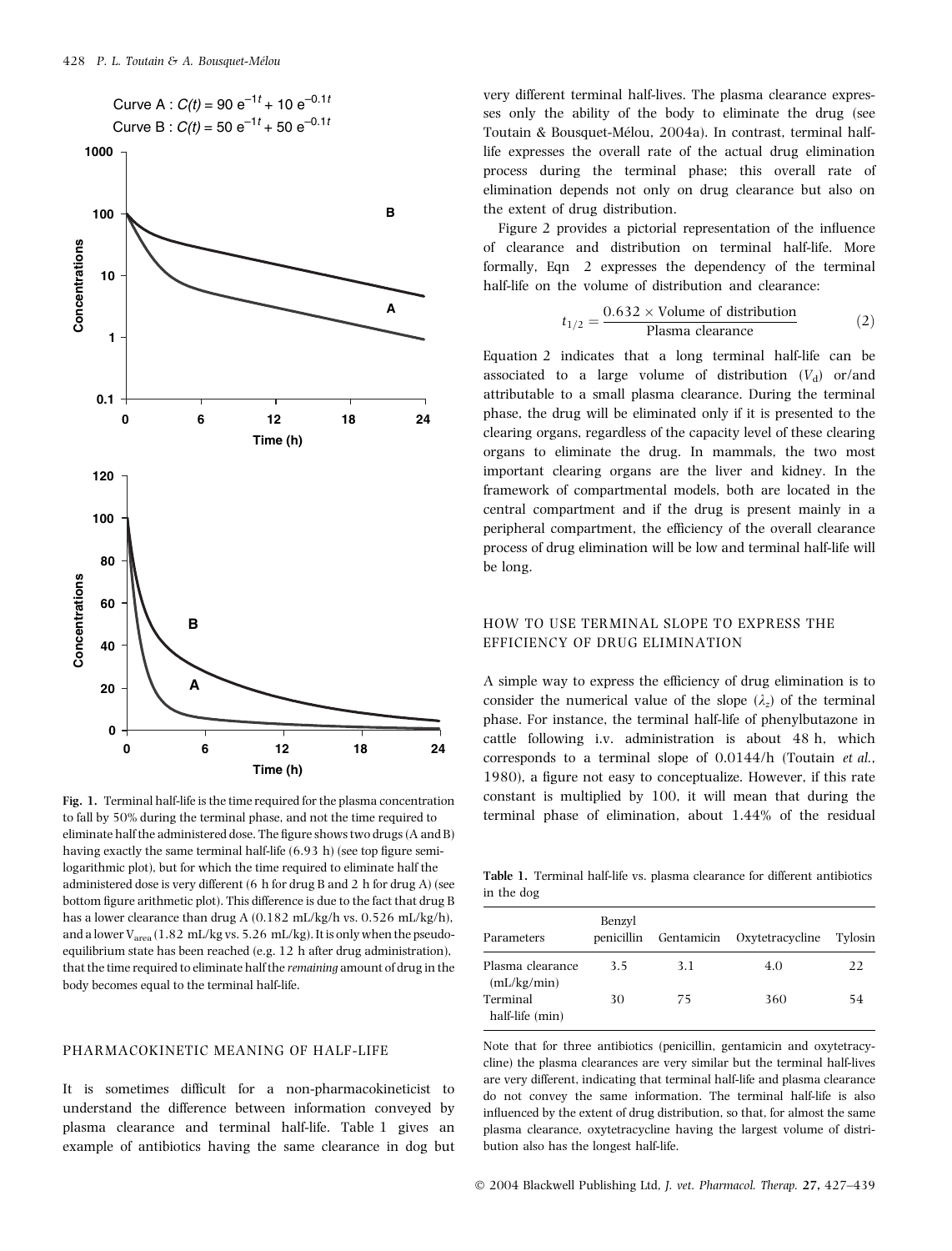

Fig. 2. Top: A pictorial explanation of the hybrid characteristic of a half-life. Imagine that we have to boil water (drug) in a kitchen (the body). In a modern kitchen (left), the boiling kettle is placed just under an efficient range hood (high clearance) and the steam produced (the dose) is quickly eliminated from the kitchen (with a short half-life) because the volume in which the steam is scattered (volume of distribution of the steam) is small. In a less ideal situation, there is no kitchen range hood but an air vent having exactly the same intrinsic capacity as the range hood (the same clearance). In this situation, the time required to eliminate the same amount of steam (the same dose) will be longer (longer half-life), because the steam disperses all over the kitchen (has a larger volume of distribution). Bottom: a compartmental view of the preceding system.

amount of phenylbutazone is eliminated per hour. This approximation is relatively accurate if  $\lambda_z$  is expressed with an appropriate time unit in order to obtain a low numerical value of  $\lambda_z$  (e.g. lower than 0.02).

# PLASMA HALF-LIFE AND OTHER TIME PARAMETERS USED IN PHARMACOKINETICS ARE HYBRID PARAMETERS

Plasma half-life is a dependent parameter in contrast to plasma clearance and volume of distribution, which are said to be independent parameters, because they have a primary physiological basis and they are not determined by a combination of other basic pharmacokinetic parameters (at least at the macroscopic level). In pharmacokinetics, all time parameters (derived from rate constants) are hybrid (composite) parameters (Fig. 3), and terminal half-life is the most hybrid of all pharmacokinetic parameters, i.e. it is influenced by many other kinetic parameters (Fig. 4). Figure 5 explains the dependence of terminal half-life on the different microconstants for a bi-compartmental model.

The dependency of time parameters (rate constants) on clearance and volume of distribution should be recognized to avoid misinterpretation. A classical equation in compartmental analysis used to compute clearance is (Eqn 3):

$$
Cl = K_{10}V_c \tag{3}
$$

where  $K_{10}$  is the rate constant of drug elimination from the central compartment of volume  $V_c$  (see Fig. 3).

This equation should not be used to interpret plasma clearance (e.g. to say that plasma clearance is low because  $K_{10}$ is small); rather the following relationship holds (Eqn 4):

$$
K_{10} = \frac{Cl}{V_c} \tag{4}
$$

so that  $K_{10}$  can be explained in terms of Cl and  $V_c$ , which in turn can be explained in terms of blood flow, binding to plasma proteins and so on.

The consequence of the hybrid character of terminal half-life is that half-life is a poor parameter to evaluate the influence of physiological factors (age, sex, etc.) or of pathology (renal failure, etc.) in drug disposition. For instance, the pharmacokinetics of gentamicin was investigated in horse before and after occurrence of nephrotoxicity. It was shown that body clearance was reduced by 40%, indicating impairment of the body capacity to eliminate gentamicin but with the terminal half-life remaining unchanged (192 min vs. 204 min). This was because of the fact that the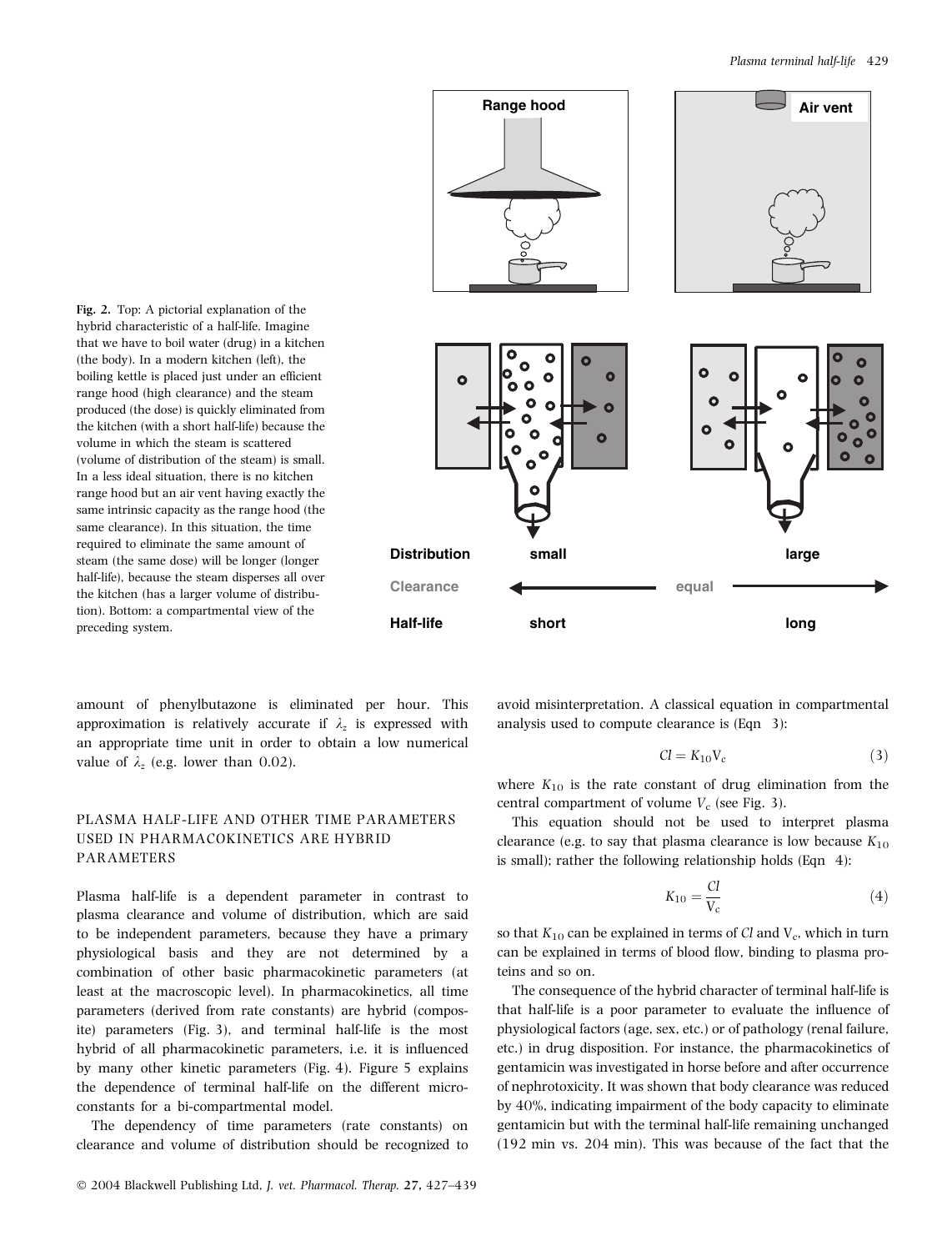

**MTT<sub>C</sub> = V<sub>c</sub> / (plasma clearance and distribution clearance)**  $K_a$  = absorption clearance /  $V_a$ 

*t* **1/2 = 0.693 Varea / plasma clearance**

Fig. 3. Physiological primary determinants of the main time parameters in pharmacokinetics. The time parameters such as half-life  $(t_{1/2})$ , mean residence time (MRT), mean transit time (MTT) in the central compartment, and rate constants  $(K_a, K_{12}, K_{21}, K_{10},...)$  are called hybrid parameters because they are actually a combination of parameters having a direct physiological meaning. All the rate constants can be interpreted in terms of ratio of a solute conductance term (clearance of absorption, clearance of distribution, clearance for elimination, etc.) and as capacitance terms (a volume of distribution) such as  $V_a$ : volume of the site of administration,  $V_c$ : volume of the central compartment,  $V_p$ : volume of the peripheral compartment,  $V_{ss}$ : steady-state volume of distribution, V<sub>area</sub>: volume of distribution by area method. For rate constants like the rate constant of absorption  $(K_a)$ , it is seldom possible to evaluate separately the two physiological determinants (clearance of absorption and volume of the site of administration), unless it is possible to sample the administration site (e.g. udder after an intra-mammary administration) (see Chiou, 1995 for the application of the clearance concept to absorption). MRT: mean residence time of the system,  $MTT_{C}$ : mean transit time in the central compartment, i.e. the average interval of time spent by a drug molecule from its entry into the central compartment to its next exit;  $t_{1/2}$ : terminal half-life.

volume of distribution was reduced in the same proportion as clearance (Riviere et al., 1983).

#### WHY CALCULATE A TERMINAL HALF-LIFE

Terminal half-life is an index of drug persistence in the body during the terminal phase. The main clinical application of terminal half-life is to select an appropriate length for the dosing interval in circumstances of multiple dose administration. Indeed, terminal half-life allows prediction of drug accumulation and the time to reach steady-state equilibrium. This explains why the consequence of the value of terminal half-life is not the same for drugs having a short terminal half-life vs. a long terminal half-life. The impact of the value of half-life also differs for drugs requiring only a single dose administration vs. those requiring a multiple dose regimen.

For drugs having a short terminal half-life, it is important to maintain the plasma therapeutic concentration, and this will require dosage forms with a low input rate in order to obtain a flip-flop condition (vide infra). In contrast, if terminal half-life is long and the drug is to be administered repeatedly, questions of



Fig. 4. Physiological factors influencing the terminal half-life  $(t_{1/2})$  and giving it the status of a hybrid parameter. The value of  $t_{1/2}$  is linked to that of clearance and volume of distribution. In turn, plasma clearance is the sum of different organs clearances (e.g. hepatic and renal clearances) themselves depending on many factors, including (for hepatic clearance) hepatic blood flow (*Qh*), intrinsic hepatic clearance (Clint), free fraction in plasma  $(fu, p)$ . Intrinsic hepatic clearance reflects maximum metabolism capacity  $(V_{\text{max}})$ , and the Michaelis Menten constant which is linked to drug affinity for the metabolic enzymatic system  $(K_M)$ . Many factors also influence renal clearance. In addition,  $t_{1/2}$  is influenced by the extent of drug distribution, which in turn depends on the drug affinity for circulating proteins ( $f(x, p)$ , for tissues ( $f(x, T)$ ), on the volume of plasma ( $V_p$ ) and tissues  $(V_T)$  etc.



Fig. 5. The terminal half-life for a bi-compartmental model. The terminal half-life reflects both capacity of elimination  $(K_{10})$ , and processes of distribution ( $K_{12}$ ) and redistribution ( $K_{21}$ ). The numerical value of  $t_{1/2}$  is a combination of  $K_{10}$ ,  $K_{12}$  and  $K_{21}$ .

drug accumulation and delay in the time to reach steady-state conditions arise.

#### TERMINAL HALF-LIFE AND REPEATED ADMINISTRATION

Terminal plasma half-life is an important determinant of drug concentration–time profiles following repeated drug adminis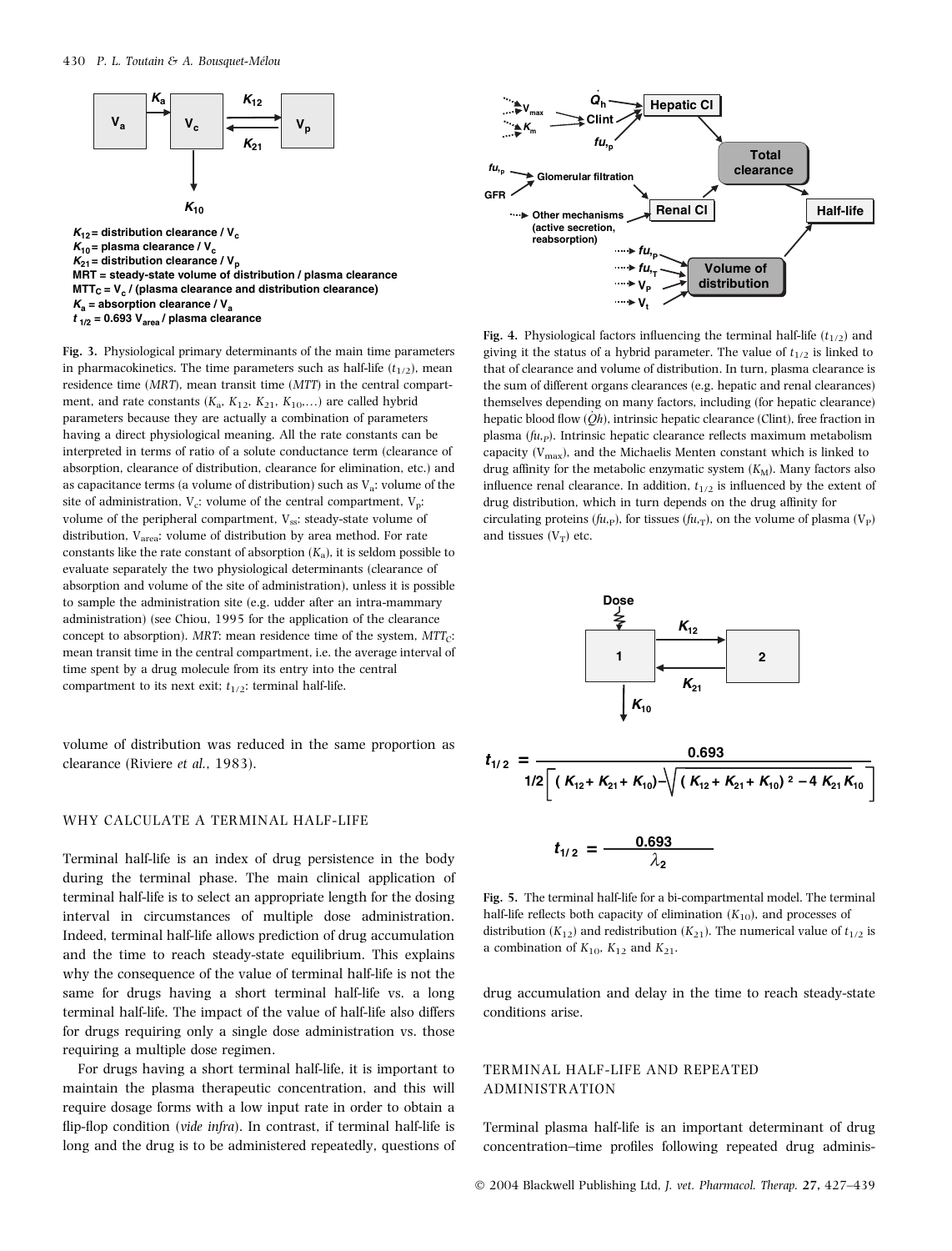tration, which are characterized by an initial accumulation phase, followed by a steady-state with fluctuations of concentration during the inter-dosing interval. Plasma half-life can be used to predict these different factors (vide infra). For simplification, the calculations presented in the following sections were performed assuming a mono-compartmental disposition of the drug.

#### Drug accumulation for drugs having a monophasic disposition

The terminal half-life can be used to predict drug accumulation. This is straightforward for a drug which obeys monophasic decay (mono-compartmental model), where it can easily be demonstrated that the accumulation ratio  $(R)$  is equal to (Eqn 5):

$$
R = \frac{1}{\left[1 - e^{-\left(\frac{0.693}{\text{Terminal half-IIIe}} \times \text{Dosing interval}\right)}\right]}
$$

$$
= \frac{1}{\left[1 - (0.5)^{\tau/t_{1/2}}\right]}
$$
(5)

where R is the index which corresponds to the ratio of AUC at steady state (i.e. AUC over the dosage interval) on the AUC following the first dosing interval,  $\tau$  is the dosing interval and  $t_{1/2}$ , the terminal half-life (Fig. 6). Inspection of Eqn 5 indicates that there are two determinants of drug accumulation during multiple dosing: the first one is the terminal half-life, which is a drug property and the second one is the dosing interval, which is a clinician's decision. Thus, the accumulation ratio can be controlled by clinicians when selecting the dosing interval. If the dosing interval (i.e.  $\tau$ ) is equal to  $t_{1/2}$ , the accumulation ratio will be of 2. Table 2 presents the values of R for different values of the ratio  $\tau/t_{1/2}$  assuming administration of a fixed dose.

Many veterinary drugs have terminal half-lives shorter than 12 h. When these drugs are given once daily ( $\tau = 24$  h), their accumulation ratios are less than 1.3. In consequence, the concentrations at equilibrium will not be more than 30% greater than plasma concentrations obtained following the first administration. From a practical clinical point of view, problems associated with accumulation are likely to be minimal for drugs exhibiting plasma half-lives shorter than 12 h.

#### The time to reach steady-state conditions

In contrast to the accumulation ratio, the time to reach the steady state is not influenced by the dosing interval but is only a function of terminal half-life. Figure 7 presents plasma concentration–time profiles of the same drug obtained with three different dosage regimens but with the same daily dosage (repeated administration of the dose 100 once daily,  $\tau = 24$  h; repeated administration of the dose 50 BID,  $\tau = 12$  h; i.v. infusion at the rate of 100/24 h). For the three dosage regimens, the same average concentration  $(C_{\infty})$  is obtained at steady-state (because  $C_{ss}$  depends only on drug entry, Dose/ $\tau$ , and drug clearance), and the time required to reach this concentration is the same. Practically speaking,



Fig. 6. Terminal half-life and drug accumulation during a multiple dosing regimen. After the first drug administration, the entire administered drug is not eliminated at the time of the second administration, and plasma concentration will be higher during the second dosing interval than after the first administration (superposition principle). With the repetition of dosing (at the same dose rate), plasma concentrations increase progressively until reaching a plateau, i.e. steady-state conditions. Under steady-state conditions, the amount of administered drug exactly compensates for the amount of eliminated drug over the dosing interval (noted  $\tau$ ). An accumulation index can be defined as the ratio of the average amount of drug in the body under steady-state conditions to the average amount of drug in the body after the first administration, thus,

$$
R = \frac{\text{Amount (average) in steady-state condition}}{\text{Amount (average) after the first dose}}
$$

R is estimated by the ratio of the two corresponding areas under the curve (AUC) (hatched area) with  $R = AUC_{ss}/AUC_1$ . For a monocompartmental model or if drug is administered in the post-absorption phase for a multi-compartmental model, R is given by a simple mathematical expression having two parameters: terminal half-life and  $\tau$ . Therefore, drug accumulation is not an intrinsic drug property but rather a variable which relies on both the drug property  $(t_{1/2})$  and a clinical decision (the dosing interval).

Table 2. Accumulation index  $(R)$  and peak/trough concentration ratio (P/T ratio) at steady-state for different values of the ratio of the dosage interval  $(\tau)$  and the terminal half-life  $(t_{1/2})$ 

| $\tau/t_{1/2}$ | 0.125 | 0.25 | 0.5 |     |      |
|----------------|-------|------|-----|-----|------|
| R              |       | h    |     | 1.3 | 1.07 |
| $P/T$ ratio    | 1.09  | 1.2  | 1.4 |     | 16   |

R and P/T ratios are defined by Eqns 5 and 6, respectively, in the text. The calculation assumes administration of a fixed dose.

steady state is obtained after a delay of 3–5 times the half-life. Thus, for any drug having a terminal half-life of 12 h or less, the steady state will be reached after the second or third daily administration. For drugs exhibiting longer half-lives (more than 24 h), the delay before reaching therapeutic concentrations can be so long that initial administration of a loading dose is required.

#### Fluctuations of plasma concentrations at steady-state

Plasma concentration–time profiles at steady state are characterized by a succession of peak and trough concentrations. These fluctuations within a dosing interval are controlled by both  $\tau$  and  $t_{1/2}$ , as indicated by the Peak–Trough concentration ratio (P/T) ratio) presented in the following equation: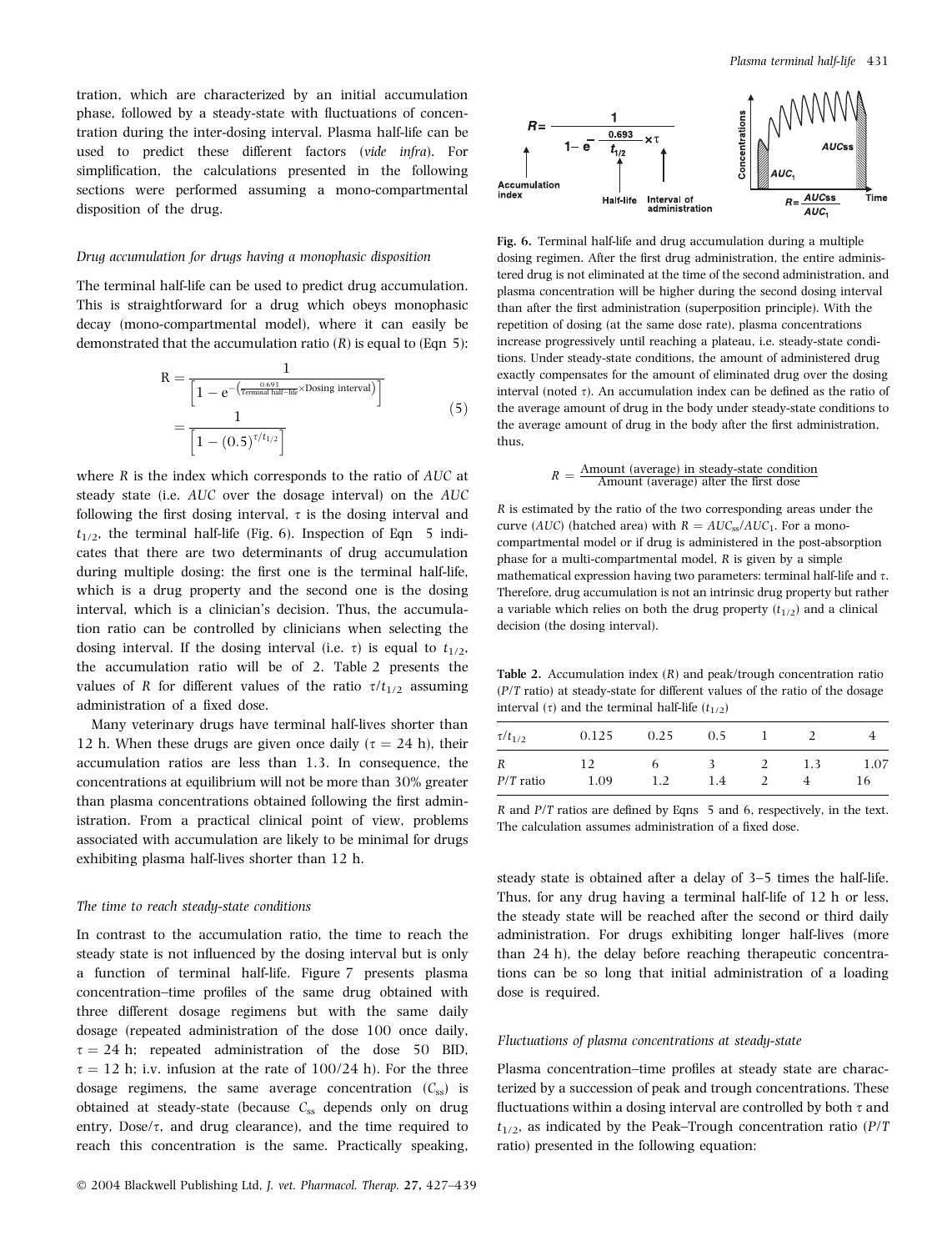$$
\frac{P}{T} \text{ ratio} = \frac{C_{\text{max,ss}}}{C_{\text{min,ss}}} = 2^{\tau/t_{1/2}} \tag{6}
$$

where  $C_{\text{max}}$ , ss and  $C_{\text{min}}$ , ss are the steady-state peak and trough concentrations, respectively.

The influence of modifying the  $\tau/t_{1/2}$  ratio on the Peak-Trough ratio is presented in Table 2 and illustrated in Fig. 7. Practically speaking, for a given drug, to divide the daily dose is associated with a reduction of the amplitude of fluctuations at steady state, which usually represents an increase of safety for drugs exhibiting a narrow therapeutic window. However, this is not always the case, particularly when total exposure of the target tissue to the drug relies more closely on toxicity than the peak plasma concentration. This is the case for the nephrotoxicity of aminoglycoside which is lesser for a SID than a BID dosing rate because for a SID dosing rate, the total kidney exposure will be less important than for a BID due to saturation of aminoglycoside kidney capture for high amynoglycoside concentrations.

# ACCUMULATION AND TIME TO REACH STEADY-STATE CONDITIONS FOR DRUGS HAVING A MULTIPHASIC DISPOSITION

When drug disposition displays a multiphasic profile, the situation becomes more complicated because there are several half-lives corresponding to the different distribution phases preceding the terminal half-life of elimination. Each half-life is, to some degree, a function of distribution, redistribution, and elimination. Practically speaking, terminal  $t_{1/2}$  controls drug accumulation when at least 50% of the drug is eliminated during the terminal decay phase. When this is not the case, the terminal phase can be irrelevant. Figure 8 illustrates the pharmacokinetics of two drugs obeying a bi-compartmental model and also having the same initial and terminal half-lives, but for which the degree of drug accumulation differs because the contribution of



Fig. 7. Terminal half-life and the time required to reach steady-state conditions. For a multiple dosing regimen (or for an i.v. infusion), the time required to reach steady state (plateau) is a genuine drug property governed only by the terminal half-life. This figure illustrates two dosing regimens; the same total daily dose is administered but with two dosing intervals (12 and 24 h) for a drug having a terminal half-life of 48 h. Visual inspection shows that the plateau is reached after about 8–10 days regardless of the dosing interval (i.e. 3–5 times the terminal half-life); it should be noted that the accumulation ratios (as defined by Eqn 5 and illustrated in Fig. 6) are however different (3.414 and 6.286 for the dosing intervals of 24 and 12 h, respectively). From a clinical perspective, it should be noted that the average amount of drug at steady state (or the average plasma concentration) is the same for the two dosing strategies, the only relevant difference being the degree of plasma concentration excursion (i.e. the extent of the difference between peak and trough plasma concentrations).

the terminal phase to drug elimination is different. To predict the degree of drug accumulation for a drug having a multiphasic disposition, the most straightforward approach involves under-



Fig. 8. Half-life and time to reach steady-state conditions and the extent of accumulation for two drugs obeying a bi-compartmental model and having the same terminal half-life (48 h), but which differ regarding the fraction of the dose which remains to be eliminated during the terminal phase (low for drug A and high for drug B). Visual inspection shows that apparent steady state is reached more rapidly when most of the drug is eliminated during the distribution phase (drug A) than when most of the drug is eliminated during the terminal phase (drug B). Practically speaking,  $t_{1/2} \lambda_z$  controls drug accumulation only if at least 50% of the drug is eliminated during the terminal phase. The equations used for simulation are given under the figures.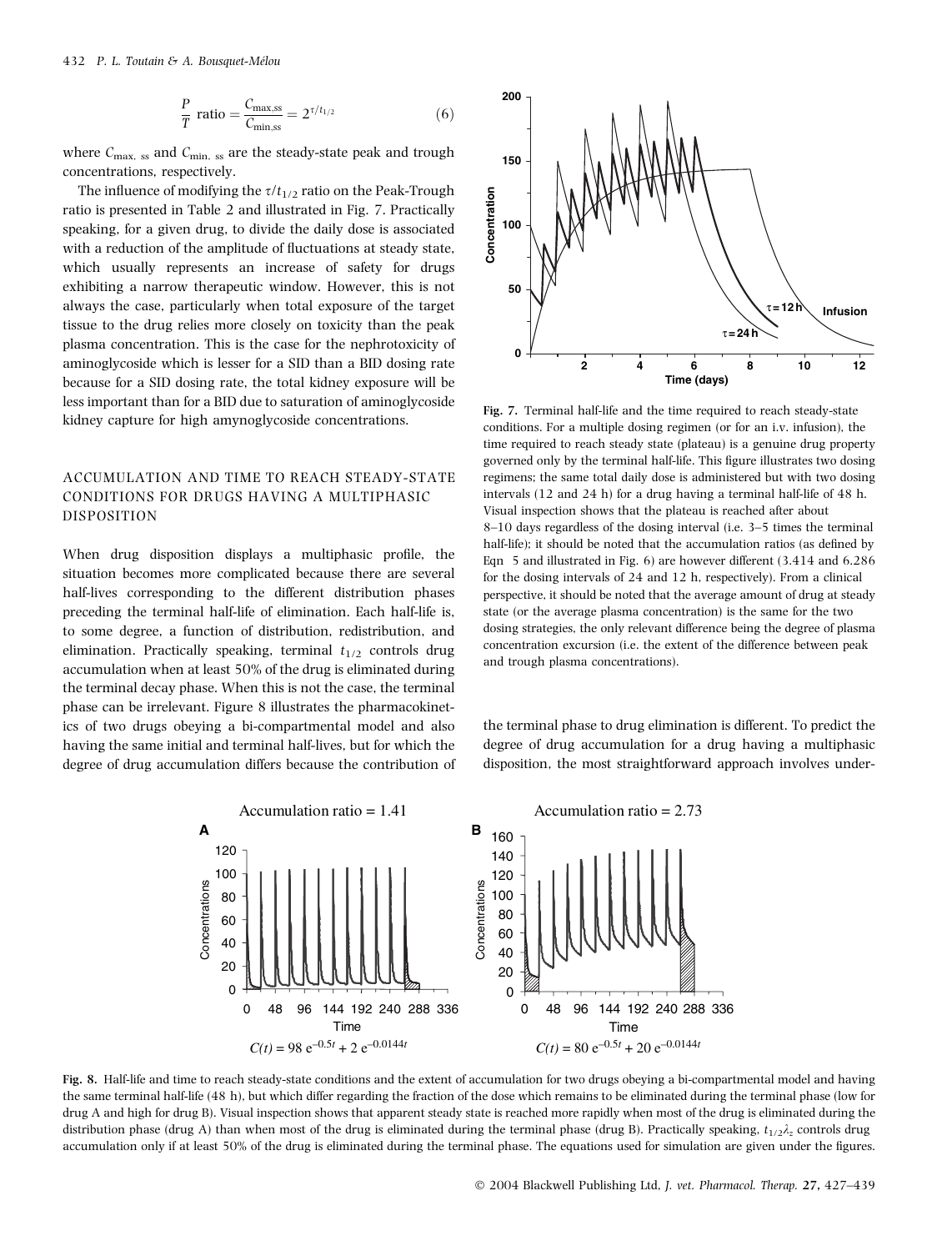standing that, under equilibrium conditions, the AUC over the dosing interval is equal to the total AUC (i.e. from 0 to  $\infty$ ) after a single dose administration. On the other hand, if doses are administered in the post-distributive phase (i.e. when the decay is again monoexponential), Eqn 5 is also applicable, if most of the drug is eliminated during the elimination phase.

### ACCUMULATION AND DELAY TO REACH STEADY STATE IN PERIPHERAL COMPARTMENTS

Most drugs display multiphasic pharmacokinetic profiles, which suggests the existence of both a central and several peripheral compartments. For these drugs, it is relevant to examine the degree of drug accumulation, not only in plasma but also in the peripheral compartment (possible location of the biophase, level of drug residues, etc.). Figure 9 illustrates the example of a hypothetical drug obeying a tri-compartmental model and having a terminal half-life of 48 h. The drug is administered once daily. Figure 9 shows that drug accumulation in the shallow and deep compartments is very different. In the deep compartment, drug accumulation is large and progressive. In contrast, in the shallow compartment, a pseudo-plateau is reached much sooner. If the site of action is in rapid equilibrium with plasma, pharmacological (or toxicological) effects can be immediately equivalent to those characterizing the steady-state conditions. In contrast, if the effect site is in the deep compartment, there is a time development of effects, which progressively increases with successive drug administrations. This example illustrates the general rule that delay to reach steady-state conditions in the deepest tissue compartment is controlled by the terminal half-life, and that the rate of accumulation is associated with the rate constant of redistribution from the deep compartment to the central compartment when this rate constant is a major determinant of the terminal half-life.

# TERMINAL HALF-LIFE AND THE RATIONAL SELECTION OF A DOSING INTERVAL

The dosing interval is often selected for practical convenience (SID, BID, etc.). For many drugs and formulations it is necessary to control not only the dose but also the dosing interval, in order to optimize efficacy and/or to minimize side-effects. The relationship between terminal half-life and dosing interval determines the amplitude of fluctuations in drug plasma concentrations during the dosing intervals (Fig. 7). If the dosing interval is large relative to terminal half-life, there will be wide fluctuations in concentrations with possible side-effects ( $C_{\text{max}}$  too high), or lack of efficacy ( $C_{\text{min}}$  too low). The particular drugs for such considerations are those having a narrow therapeutic index (anti-arrhythmic, anti-epileptic, etc.), a poor selectivity (Cox1 vs. Cox2 inhibitory effect for NSAID), or which should be maintained above some threshold value (anti-arrhythmic drugs, timedependent antibiotics, etc.).

In the case of digoxin in the dog, it has been proposed that plasma concentrations should exceed 2 ng/mL for therapeutic effects and that the probability of adverse effects increase when concentrations exceed 2.5 ng/mL. Therefore, an appropriate dosage regimen must guarantee that digoxin plasma concentrations fluctuate within this narrow therapeutic window. First, the daily dose can be selected to obtain an average steady-state concentration within the therapeutic window [see the relation between dose, clearance and average steady-state concentration (Toutain & Bousquet-Mélou, 2004a)]. Secondly, calculating the ratio of the upper and lower required concentrations (2.5/2) we obtain the value 1.25, which can be compared to the fluctuations of digoxin plasma concentrations at steady-state given by the  $P/T$  ratio (Eqn 6). This  $P/T$  ratio must be smaller than 1.25, and using Eqn 6 or Table 2, it can be calculated that this fluctuation is obtained for a  $\tau/t_{1/2}$  ratio of 0.25. Finally, because digoxin  $t_{1/2}$  in dog being 40–48 h, the corresponding dosing interval is 10–12 h. This is the reason why the dosage

Dose 100

Fig. 9. Terminal half-life and accumulation of drug in peripheral compartment vs. central compartment. A tri-compartmental model was simulated to show that the degree of drug accumulation for daily administration of a fixed dose can be very different in central (1), shallow (2) and deep (3) peripheral compartments. This can be of clinical relevance with regard to location of the biophase. If the biophase is located in a shallow (2) compartment, the 'steady-state' condition for efficacy is obtained almost immediately, whereas when the biophase is in the deep (3) compartment, the effect would develop progressively over several days. This situation can also apply to residues in edible tissues.

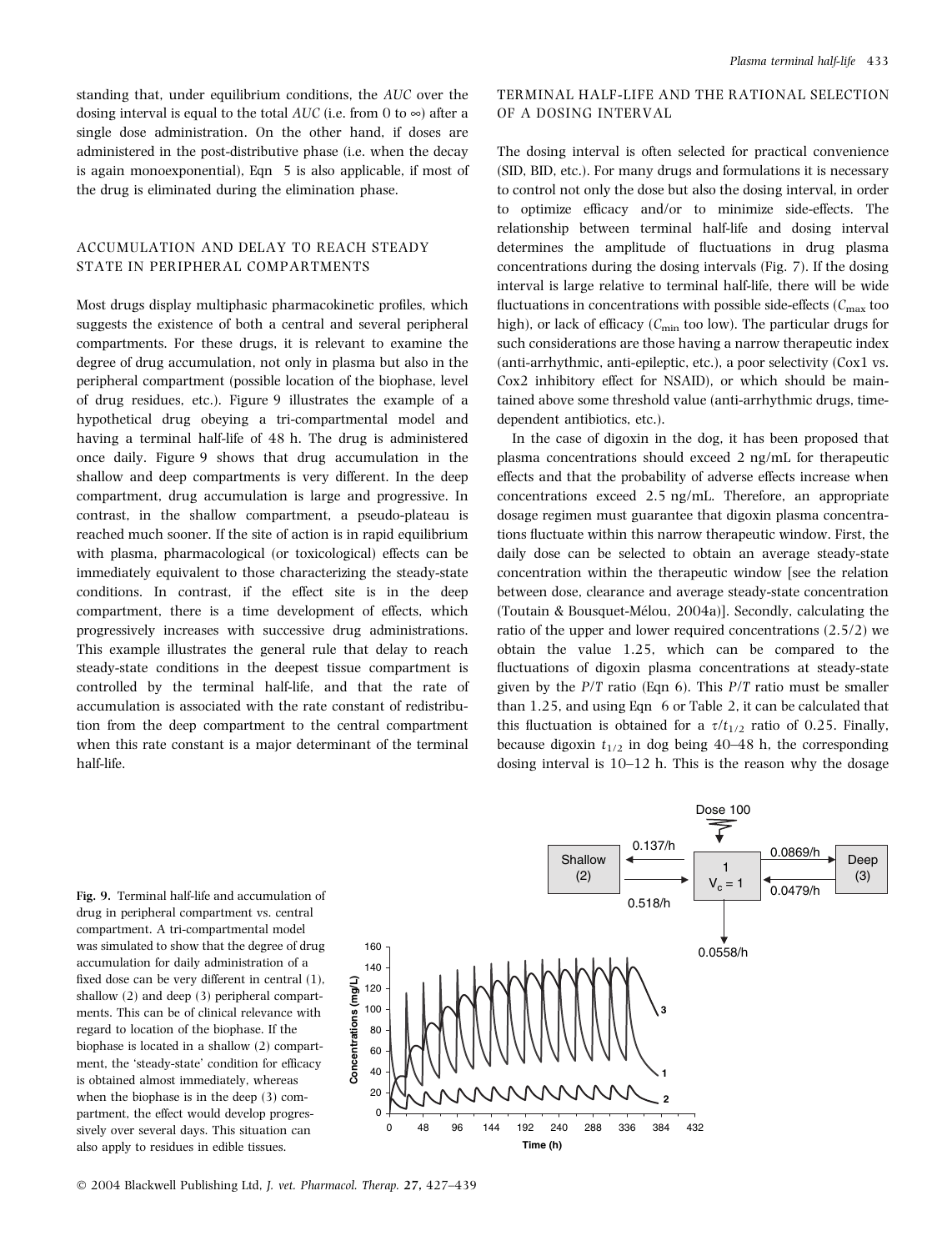#### 434 P. L. Toutain & A. Bousquet-Mélou

regimen of digoxin requires the daily dose to be divided in two (half in the morning and half in the evening).

The extent of fluctuation can be easily predicted using the steady-state volume of distribution  $(V_{\rm ss})$  (Toutain & Bousquet-Mélou, 2004b). It should also be realized that the biophase is generally outside the plasma compartment and the effects can be indirectly related to plasma concentration. In this case, the best strategy for designing an appropriate dosage interval is to simulate the effects using a PK/PD approach.

## THE TERMINAL HALF-LIFE AND THE REQUIREMENT FOR A LOADING DOSE

The terminal half-life can be used to predict the time taken to reach steady state, and the necessity or not of administering a loading dose (Toutain & Bousquet-Mélou, 2004b). The loading dose (LD) can also be predicted from the maintenance dose using Eqn 7:

$$
LD = Maintenance dose \times R
$$
 (7)

where R is the accumulation factor as defined above. Equation 7 assumes that each dose is administered in the post-absorption– post-distribution phase of each previous dose. The accumulation factor method produces a similar loading dose as the volume method (i.e.  $LD = V_{ss}C_{ss}$ ), when most of the drug is eliminated during the terminal phase.

## TERMINAL HALF-LIFE FOR AN EXTRA-VASCULAR ROUTE OF ADMINISTRATION AND THE FLIP-FLOP PHENOMENON

After an extra-vascular (EV) drug administration, the terminal half-life can be more prolonged than after an i.v. administration. This is frequently the case in veterinary medicine where many long-acting formulations, obtained using slow sustained release dosage forms, subdermal implants and vaginal sponges are marketed to provide a prolonged duration of action by maintaining plasma concentration above a minimal therapeutic concentration.

Similarly, some active principles (e.g. penicillin G) are or have been marketed as repository salt preparations (e.g. procaine penicillin G and benzathine penicillin G), or as water insoluble esters (e.g. corticoids) to obtain a prolonged duration of action (Fig. 10). Alternatively, an antibiotic, e.g. oxytetracycline may be solubilized in organic solvents in a series of concentrations (5, 10, 20 and 30%). After intramuscularly injection the active principle precipitates in increasing amounts at the injection site to provide increasing values of the terminal half-life. The route of administration for a given formulation can also be responsible for the flipflop phenomenon. For instance, methylprednisolone acetate is poorly water soluble and it is a long acting formulation when administered by the i.m. route, but a short acting formulation when administered orally because the acetate ester is hydrolyzed in the digestive tract before intestinal drug absorption.

For all the aforementioned formulations, dosage forms, etc. the terminal half-life no longer reflects the drug elimination rate (as after an i.v. administration), but rather the absorption rate. The term flip-flop is used to describe this phenomenon, and a flipflop exists when the rate of absorption is the rate limiting step in the sequential processes of drug absorption and elimination. In other words, a drug cannot be eliminated before it has been absorbed.

The consequence of flip-flop is that the terminal half-life is actually a half-life of absorption (or more exactly, as will be seen later, a half-life of drug disappearance from the administration site).

It is essential to recognize when the flip-flop mechanism occurs in order to avoid erroneous physiological interpretations. In a flip-flop situation, the terminal slope is no longer controlled by clearance and volume of distribution (Eqn 2) but instead by the bioavailability factor (rate and also extent of absorption)



Fig. 10. Flip-flop and half-life of methylprednisolone in dogs. Top: methylprednisolone sodium succinate (MPS), a hydrosoluble pro-drug of methylprednisolone (MP), has been administered i.v. to dogs at a dose rate of 4 mg/kg (as MP). MPS was rapidly transformed into MP and the terminal half-life of MP, the active metabolite of MPS was 1.6–2.64 h. Bottom: methylprednisolone acetate, a non-hydrosoluble pro-drug of MP was administered by the intramuscular route at the same dose rate of 4 mg/kg (as MP). Now, the terminal half-life was 70 h, i.e. much longer than after the i.v. MPS administration, reflecting the very slow process of drug absorption from muscle. This example shows that the same active principle may behave very differently according to the selected formulation for administration (Toutain et al., 1986).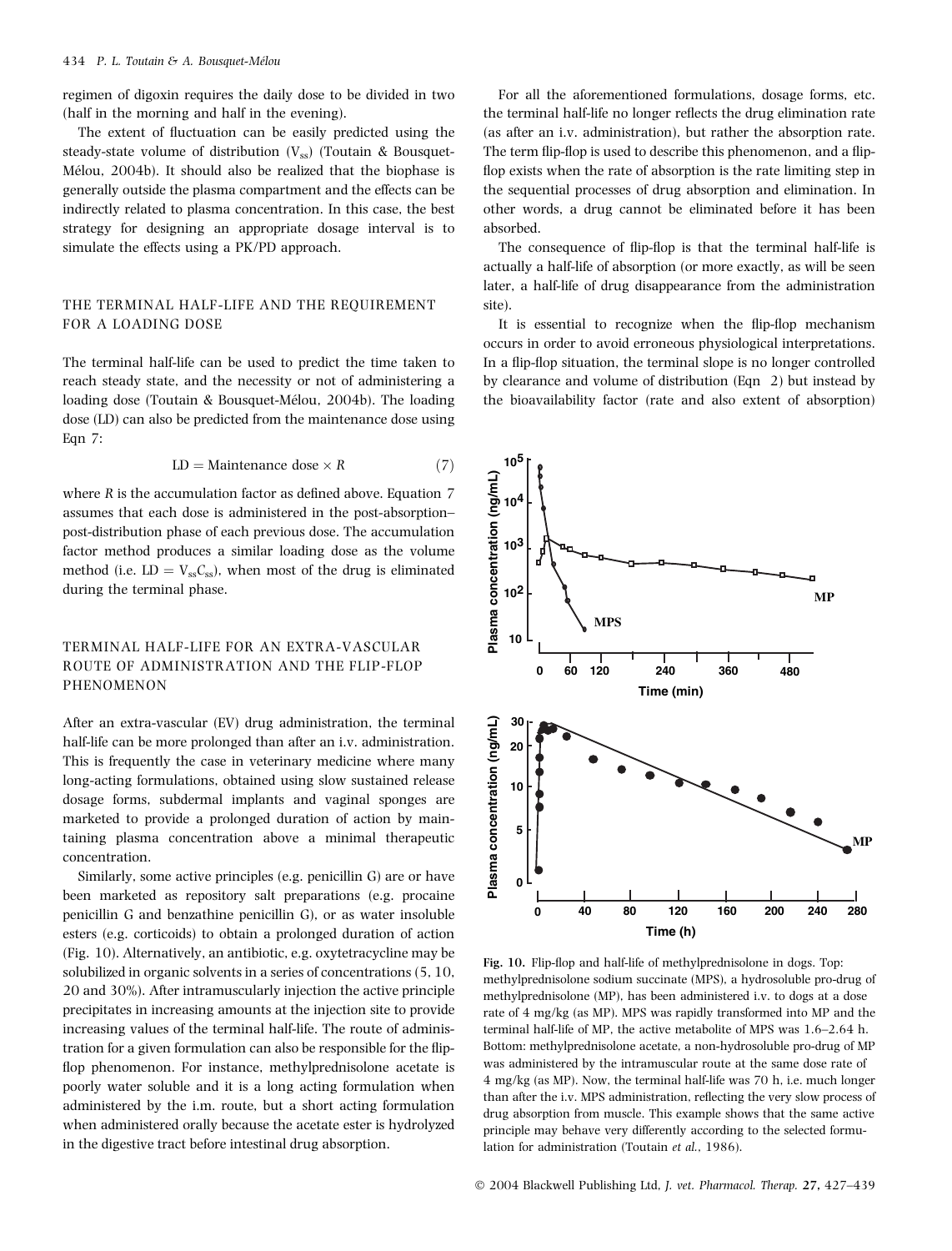(vide infra). Similarly, recognizing the occurrence of flip-flop avoids incorrectly calculation of some parameters such as Varea (Toutain & Bousquet-Mélou, 2004b). The best way to detect a flip-flop situation is to compare with a cross-over design i.v. and EV kinetics (Fig. 11). One of the major requirements for rational drug development is that the pharmacokinetics of any new chemical entity should be investigated by the i.v. route (to determine half-life of the substance itself), regardless of the expected route of administration for the final marketed formulation.

Ignoring the flip-flop phenomenon is the most frequent mistake in veterinary pharmacological papers, especially for some classes of drugs (avermectins and milbemycins) for which i.v. pharmacokinetic parameters are never (or seldom) reported for comparison with those obtained for the recommended route of administration.

## THE FLIP-FLOP PHENOMENON AND INTERPRETATION OF THE TERMINAL PHASE IN TERMS OF BIOAVAILABILITY FACTORS

It is frequently not understood that the so-called half-life of absorption (reported as  $t_{1/2}$  K<sub>a</sub>) is not actually a true half-life of absorption (with or without presence of a flip-flop) but rather the half-time of disappearance of the drug from the site of administration (Garrett, 1994; Rescigno, 1994) (Fig. 12). Actually,  $K_a$  is the rate constant of drug disappearance from the injection site and it can be viewed as the sum of two rate constants, namely  $K_{a1}$  and  $K_{a2}$ .  $K_{a1}$  is the rate constant of transfer from the site of administration to the central compartment and reflects the physiological absorption process, whereas  $K_{a2}$  can be viewed as the rate constant expressing the drug 'leakage', i.e. the fraction which is not bioavailable. Therefore, the bioavailability (from  $0$  to  $1$ ) is given by Eqn  $8$ :

$$
F = \frac{K_{a1}}{K_{a1} + K_{a2}}\tag{8}
$$

Now consider the classical equation for an EV administration (mono-compartmental model) (Eqn 9):

Fig. 12. The so-called half-life of absorption vs. the process of drug absorption. This figure corresponds to a drug obeying a monocompartmental model with a phase of absorption. The reported half-life of absorption  $(t_{1/2} K_a)$  does not reflect solely the process of drug absorption (here represented by  $K_{a1}$ , the first-order rate constant of drug transfer from the injection site to the central compartment) but the sum of  $K_{a1}$  and  $K_{a2}$ ,  $K_{a2}$  being the rate constant reflecting the irreversible loss of drug at the administration site.  $t_{1/2}$  K<sub>a</sub> reflects simply drug absorption only if  $K_{a2} = 0$ , i.e. if the bioavailability is total. Here  $K_{a1} + K_{a2} >> K_{10}$  and so no flip-flop phenomenon is observed.



Fig. 11. Terminal half-life and the flip-flop phenomenon. The pharmacokinetic disposition of a hypothetical drug having a terminal half-life of 7 h was simulated for an i.v. (1) administration, and for an extravascular administration with a rapid rate of absorption  $(K_a = 3/h)$  (2) or a slow rate of absorption ( $K_a = 0.05/h$ ) (3). The parameters used for simulation were  $K_{12} = K_{21} = 2/h$  and  $K_{10} = 0.1/h$ . For the rapid rate constant of absorption (2) the slope of the terminal phase is parallel to that of the i.v. disposition curve and represents a rate of drug elimination (i.e. it is controlled by drug clearance and extent of distribution). In contrast, for a slow rate constant of absorption (3), the slope of the terminal phase is no longer parallel to that of the i.v. administration, reflecting the actual rate limiting step which is now related to drug absorption.

$$
C(t) = \frac{F \times \text{Dose} \times K_a}{V_c(K_a - K_{10})} \left[ e^{-K_{10}t} - e^{-K_a t} \right]
$$
(9)

where  $K_{10}$  is the first-order rate constant of drug elimination,  $V_c$ is the volume of distribution, and  $K_a$  is the so-called rate constant of absorption. As  $K_a = K_{a1} + K_{a2}$ , Eqn 9 can be parameterized as (Eqn 10):

$$
C(t) = \frac{F \times \text{Dose} \times (K_{a1} + K_{a2})}{V_c(K_{a1} + K_{a2} - K_{10})} \left[ e^{-K_{10}t} - e^{-(K_{a1} + K_{a2})t} \right]
$$
(10)

Combining Eqns 10 and 8 (Eqn 11):

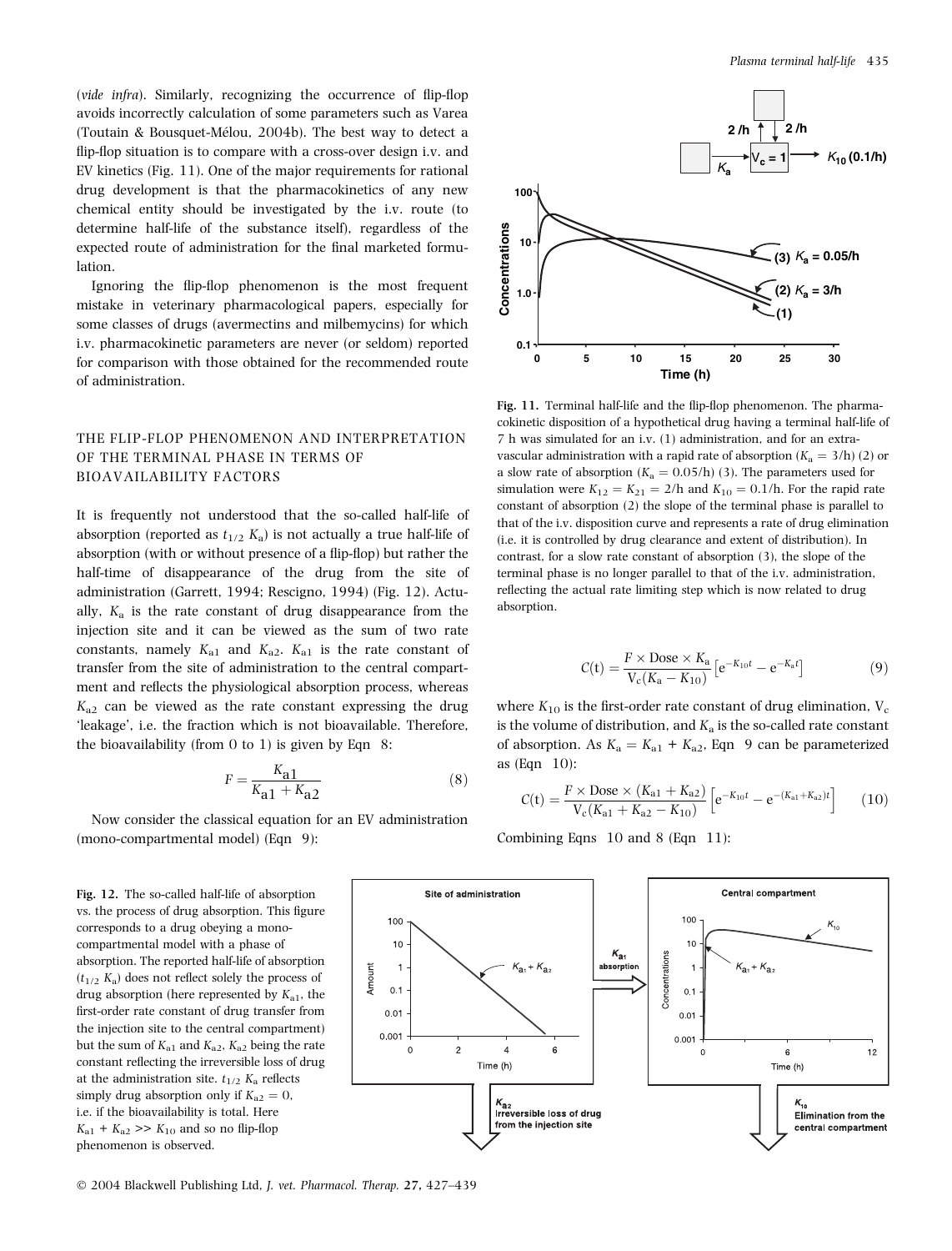

Fig. 13. Terminal half-life and the flip-flop case. This figure illustrates the influence of bioavailability on the slope of the terminal phase. Left: a hypothetical drug formulation administered by the extra-vascular route (EV) is absorbed according to a slow process  $(K_{a1})$ , leading to a flip-flop. Right: for the same drug and the same physiological process of absorption (the same  $K_{a1}$ ), the slope of the terminal phase can be dramatically decreased if bioavailability becomes low due to a source of drug leakage (represented here by  $K_{a2}$ ); if the sum of  $K_{a1}$  and  $K_{a2}$  is higher than the terminal slope ( $\lambda_z$ ) following i.v. administration, the terminal phase will represent in fact the process of drug elimination. Without an i.v. study, the interpretation of the left vs. right curves can be totally misleading (i.e. one can consider the right curve as being a formulation having a rapid absorption, whereas it is only a formulation with a low bioavailability).

$$
C(t) = \frac{K_{a1} \times \text{Dose}}{V_c(K_{a1} + K_{a2} - K_{10})} \left[ e^{-K_{10}t} - e^{-(K_{a1} + K_{a2})t} \right]
$$
(11)

Equation 11 allows consideration of two opposite situations. The first is when  $K_{10} \ll K_{a1} + K_{a2}$ . This is the classical situation and when the time becomes large,  $e^{-(K_{a1} + K_{a2})t}$  approaches 0 and Eqn 10 becomes (Eqn 12):

$$
C(t) = \frac{K_{a1} \times \text{Dose}}{V_c(K_{a1} + K_{a2} - K_{10})} e^{-K_{10}t}
$$
\n(12)

Here the terminal slope is  $K_{10}$  and it reflects the process of drug elimination, and the initial phase has a slope of  $K_{a1} + K_{a2}$ .

The second circumstance occurs when  $K_{10} \gg K_{a1} + K_{a2}$ , Eqn 11 becomes (Eqn 13):

$$
C(t) = \frac{K_{a1} \times \text{Dose}}{V_c[K_{10} - (K_{a1} + K_{a2})]} e^{-(K_{a1} + K_{a2})t}
$$
(13)

Now, the terminal slope reflects  $K_{a1} + K_{a2}$ , i.e. both drug absorption  $(K_{a1})$  and drug leakage  $(K_{a2})$ , whereas the initial phase reflects  $K_{10}$ , thus justifying the term flip-flop.



 $C(t) = 100 e^{-0.139t} + 10 e^{-0.0139t} + 1 e^{-0.00139t}$ 

**Bias in the estimation of PK parameters with respect to the LOQ**

| Time (h), Dose = $100 \mu q/kg$ |               |        |        |
|---------------------------------|---------------|--------|--------|
|                                 | $LOQ$ (ng/mL) |        |        |
|                                 |               | 0 1    | Ratio  |
| Clearance (L/kg/h)              | 0.0695        | 0.0463 | 1/0.66 |
| (L/kg)                          | 2.75          | 12.3   | 1/4.47 |
| MRT (h)                         | 39.6          | 266    | 1/6.7  |
| $V_{\text{area}}$ (L/kg)        | 5.0           | 33.3   | 1/6.6  |
| $t_{1/2}$ (h)                   | 49.85         | 498.5  | 1/10   |

Fig. 14. Terminal half-life and level of quantification of the analytical technique. The reported terminal half-life (and also the other pharmacokinetic parameters) is influenced by the performance of the analytical technique, and especially by the level of quantification (LOQ). A curve was simulated with the equation given in the figure (time in hours and concentrations in  $\eta/mL$ ), and the pharmacokinetic parameters (clearance, volume of distribution, half-life) were computed from results obtained with analytical techniques having a LOQ of either 1 (LOQ1) or 0.1 ng/mL (LOQ2). It is clear that the calculated terminal half-life is very sensitive to the LOQ (50 h vs. 500 h), whereas clearance is least affected (the most robust) parameter with respect to the LOQ (0.0695 vs. 0.0464 L/kg/h), as indicated by the quoted ratios.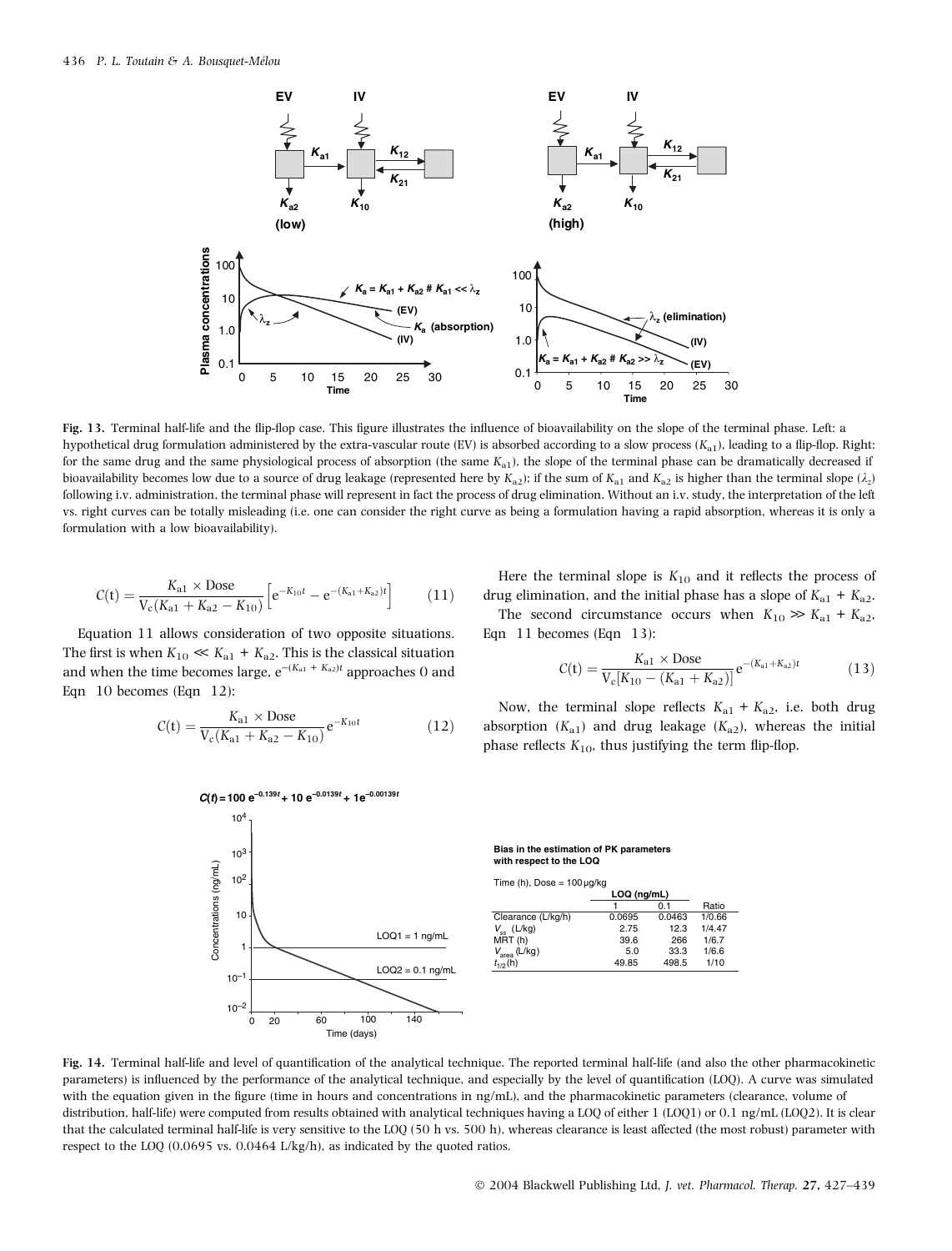

Fig. 15. Significance of a very late terminal phase for doping control or for withdrawal time. Doping (medication) controls are generally carried out with analytical techniques having a low level of detection (LOD1), i.e. they are able to detect urine or plasma concentrations having no therapeutic impact but requiring a more or less prolonged delay after a drug treatment. This delay, required to achieve a 'negative' finding, can be much more prolonged after a multiple dosing regimen (delay 2) than after a single dose administration (delay 1). This is because a very late terminal phase (not detected after a single administration) gives concentrations above the LOD1 after a multiple dose administration due to accumulation specially linked to this very late phase. In contrast, with a higher LOD (LOD2) the delay to become 'negative' after a single dose or a multiple dose administration will be similar. The same phenomenon may explain that the withdrawal period, dictated by the time to fall below the MRL can be very different after a single and a multiple dose administration with regard to the value of MRL (MRL1 vs. MRL2). It is noteworthy that in this example, there is no therapeutically relevant accumulation in plasma concentration during the treatment itself but it is only the remnant amount of drug during the terminal phase which is consistently higher after a repeated dosing regimen. This situation is observed with phenylbutazone but not with meloxicam in horse.

The practical consequence is that for a slowly absorbed drug (low  $K_{a1}$ ), some formulations can lead to a flip-flop phenomenon because  $K_{a2}$  is low or null (good bioavailability), whereas some other formulations do not display a flip-flop phenomenon, not because they are rapidly absorbed but because  $K_{a2}$  is large, because their bioavailability is low (Fig. 13).

More generally, interpretation of the terminal slope in presence of a flip-flop system should be undertaken in terms of  $K_{a1}$  and  $K_{a2}$ , i.e. in terms of bioavailability factors and not in terms of clearance and volume of distribution.

### A RELEVANT TERMINAL HALF-LIFE AND THE MEANING OF A VERY LATE TERMINAL HALF-LIFE

Terminal half-life is the parameter most sensitive to performance of the analytical technique, especially the level of quantification (LOQ). Figure 14 shows, for a hypothetical drug, values of terminal half-life for different levels of LOQ. Using the same equation, different kinetic parameters were calculated for a LOQ of 1 or 0.1 ng/mL. It can be seen that the body clearance is the most



Fig. 16. Clinical meaning of a terminal phase. The continual improvement of analytical techniques can lead to the detection of a very late terminal phase (e.g. for ivermectin) without clinical meaning. The questions are (a) when to stop sampling and (b) what is the appropriate level of quantification (LOQ) for an analytical technique. If the pharmacokinetic study is performed to address the question of drug efficacy, the range of efficacious concentrations should be considered. If there is evidence that the total exposure (as evaluated by the area under the plasma concentration time curve or AUC) is relevant in terms of drug efficacy, the different AUC associated with the different phases can be determined by integrating the equation describing drug disposition (i.e. for a tri-exponential curve  $AUC_1 = Y_1/\lambda_1$ ,  $AUC_2 = Y_2/\lambda_2$  and  $AUC_3 = Y_3/\lambda_3$ ) with  $Y_1$ ,  $Y_2$ ,  $Y_3$ : the intercepts, and  $\lambda_1, \lambda_2$ , and  $\lambda_3$ : the slopes of the different phases. Two curves (drug A and drug B) were simulated with exactly the same terminal slopes (0.01/h) but with different intercepts [low  $(Y_3 = 1)$  for drug A and high  $(Y_3 = 100)$  for drug B]. By integrating the equation describing these 2 curves respectively, it can be computed that the terminal phase (half-time of 69.3 h) accounts for only  $1.6\%$  of the total exposure (AUC) for drug A, whereas for drug B, the corresponding value is of 62.5%. For drug B, it is likely to be necessary to determine the last terminal phase (i.e. to carry out the study with an analytical technique having a LOQ of about 1), whereas for drug A, the last terminal phase can be considered as a very late terminal phase without clinical meaning, and it is not necessary to improve the analytical technique, i.e. to have a  $LOO \leq 1$  to detect the late terminal phase. However, this very late terminal phase may be very significant in terms of residues (e.g. for aminoglycosides).

robust pharmacokinetic parameter, the ratio between the values obtained with LOQ of 1 and 0.1 being of 1.51, whereas the terminal half-life was 10 times longer for a LOQ of 0.1.

Twenty years ago, we published pharmacokinetic parameters for dexamethasone (DXM) in horses using a HPLC technique with a LOQ of 2–3 ng/mL. We reported a plasma clearance of 12.8 mL/ kg/min and a short terminal half-life of 53 min (Toutain et al., 1984). More recently, Cunningham et al. (1996), using an improved analytical technique ( $LOQ = 200$  pg/mL) reported that the plasma clearance of DXM in horse was 8 mL/kg/min, i.e. not markedly different from that in our earlier study, whereas the reported terminal half-life was three times longer (158 min) because a supplementary phase was detected.

The steady improvement in sensitivity of analytical techniques raises the question of relevance of detection of a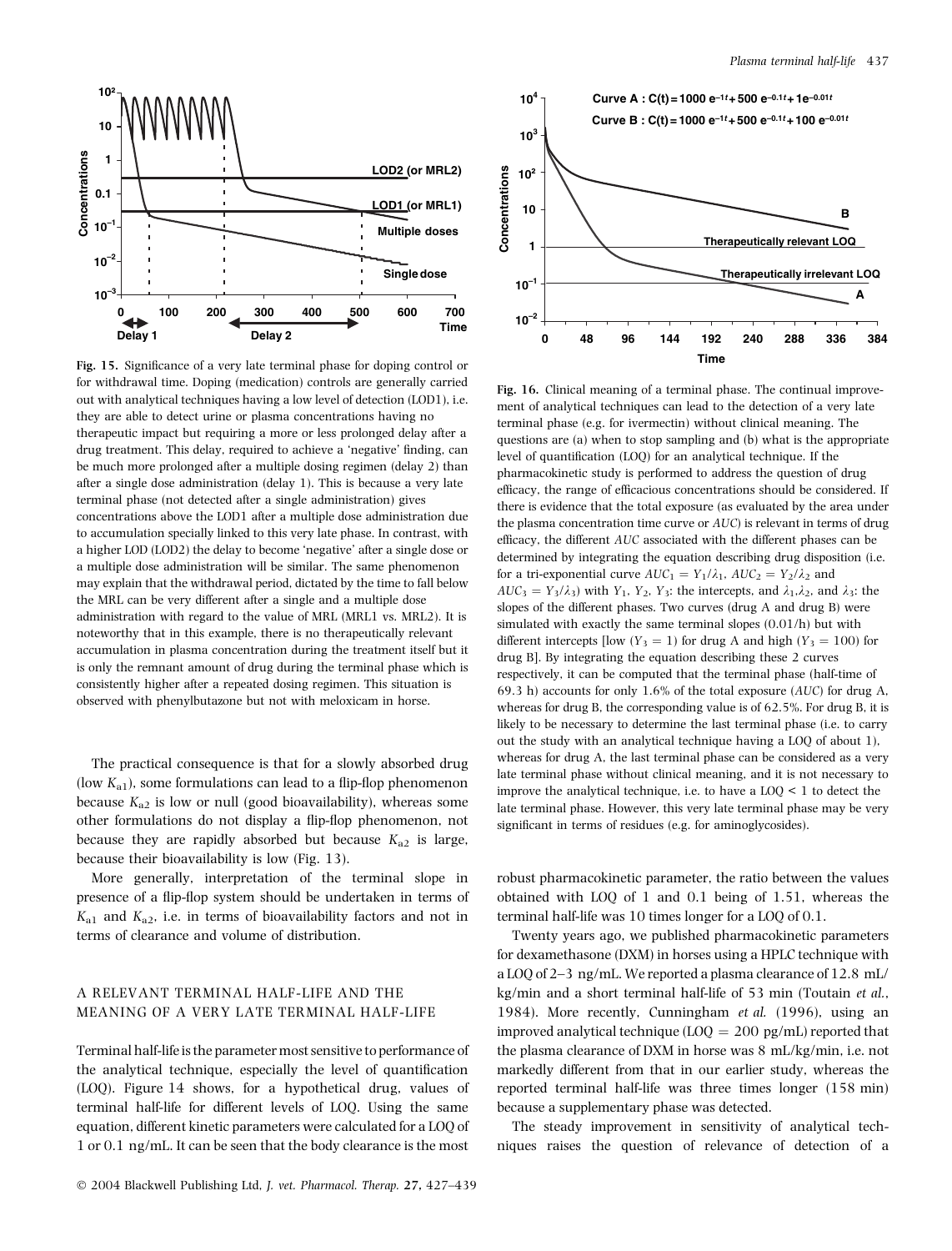supplementary very late terminal phase. The importance of any terminal half-life depends on its biological relevance (contribution to clinical efficacy, persistence of residues in food producing species, persistence of doping agents in the horse, required duration of a washout for a cross-over design, etc.). The case of aminoglycosides may be cited. The terminal phase of clinical relevance is relatively short (2 h) but, using a sensitive analytical technique, a supplementary phase can be detected having a half-life of approximately 24 h. This phase does not contribute to the antibiotic efficacy but reflects persistence of drug residues, this terminal phase being controlled by the redistribution rate constant from tissue to plasma. Aminoglycosides achieve particularly high and persistent concentrations in the kidney, so that concentrations in plasma decline with hours or days, whilst concentrations in renal tissue can exceed the MRL (maximum residue limit) for weeks or months. A similar find of binding to kidney has been described for polymyxins.

When estimating an acceptable daily intake (ADI) for a residue, it is assumed that 'residues' are ingested daily for life. Therefore, a very late terminal phase without any toxic or even therapeutic significance for the treated animal may become theoretically significant in terms of drug accumulation from the regulatory perspective of whole-life repeated dosing.

The presence of a very late terminal half-life can also create difficulties for a cross-over design when trying to avoid a carryover effect (residual effect from the first period impacting on the second). The washout period should be long enough to guarantee that most of the drug has been cleared.

For doping control in relation to equine and canine competitive sports, a very late terminal phase, not detected in plasma, may be easily measured in urine when the urineto-plasma concentration ratio is large. This may require a long

withdrawal period to reach regulatory limits. In addition, this very late phase may be a cause of accumulation during a multiple dosing regimen. In consequence, the withdrawal period for doping control can be much longer after the cessation of a multiple dosing regimen than after a single-dose administration (Fig. 15). A similar phenomenon may occur during withdrawal periods for edible tissues in food producing animals. The time point at which the concentration of residues in all tissues falls below the respective maximum residue limit may be significantly longer after a multiple administration than after a single dose.

A practical approach to determine (a) if a terminal half-life has a therapeutic meaning and (b) what is the appropriate LOQ for an analytical technique, is to compute the AUC associated with each phase (Fig. 16) by integrating an equation describing the drug pharmacokinetics. For example, for gentamicin, the plasma pharmacokinetics can be described by a tri-exponential equation, the two first phases representing 98% of the total AUC indicating that the last phase (2% of AUC) does not significantly contribute to the overall drug exposure and can be discounted when discussing drug efficacy.

## SOME CONSIDERATIONS FOR THE ESTIMATION OF TERMINAL HALF-LIFE

It is not within the scope of the present article to explain how to effectively estimate pharmacokinetic parameters such as terminal half-life, but some technical points deserve mention. First, the accurate estimation of a slope requires sampling times over at least three times the expected half-life. In other words, it can be very misleading to estimate a half-life of 24 h with sampling data for 12 or 24 h.



Fig. 17. Influence of weighing factor on the calculated values of terminal half-life. Raw data were fitted using a bi-compartmental model (WinNonlin 4.0.1; Pharsight Corp., Mountain View, CA, USA), without (top) or with (bottom) a weighing factor  $(1/Y^2)$ , Y being the observed concentration. Visual inspection reveals a serious misfit when no weighing factor is used.